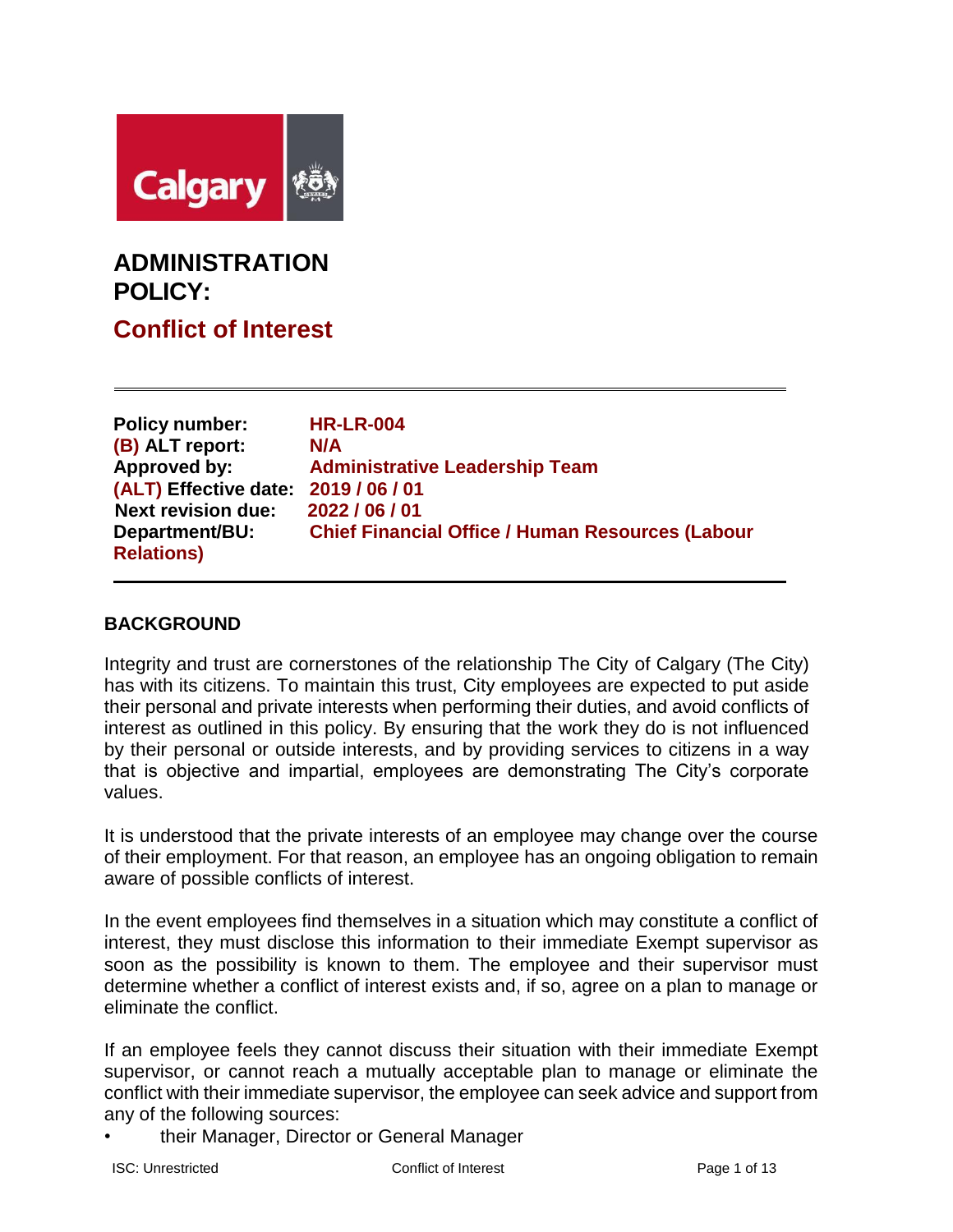- City Auditor's Office
- Corporate Security
- Law Legal Services
- HR Business Partner
- Labour Relations, Human Resources

This policy is supported by: The Code of Conduct Policy, Employment Policy, *Local Authorities Election Act*, Procurement Policy, *Freedom of Information and Protection of Privacy Act* (FOIP Act), Acceptable Use of Technology Resources Policy, Information Management and Security Policy and the Reimbursement of Employee Business Expenses Policy.

## **PURPOSE**

The purpose of this policy is to:

- Protect the reputation of the Corporation of The City of Calgary ("The City");
- Describe what The City expects regarding avoidance of Conflict of Interest;
- Protect the interests of both The City of Calgary and a City employee by providing a standard by which questions of conflicts of interest may be gauged; and
- Provide information regarding various types of Conflicts of Interest. The information is not intended to be exhaustive

## **DEFINITIONS**

- 1. Business Associate Any person legally linked with the employee, including but not limited to, in business contracts, partnerships, firms, enterprises, franchises, trusts, joint ventures, finances, real estate, or in other for-profit legal entities or agreements.
- 2. City Assets Include, but are not limited to, City buildings and land, equipment, supplies, stores, vehicles, materials, technology resources, financial assets, information and work time.
- 3. Confidential Information Is any information which is not public property, is not in the public domain, and/or would cause harm to individuals or to The City if improperly disclosed. Confidential Information includes information communicated in confidence, either by being expressly identified as confidential, or because the character of the information is obviously confidential. Confidential Information includes information classified as Restricted and Confidential as set out in The City's Information Security Classification Standard, but does not include information classified as Unrestricted by that Standard.
- 4. Conflict of Interest Occurs when an employee has a Private or Personal Interest that could influence or compete with, or be perceived to influence or compete with, the objective exercise of their City duties.
- 5. Employee Individual employed by the City, including on contract, but not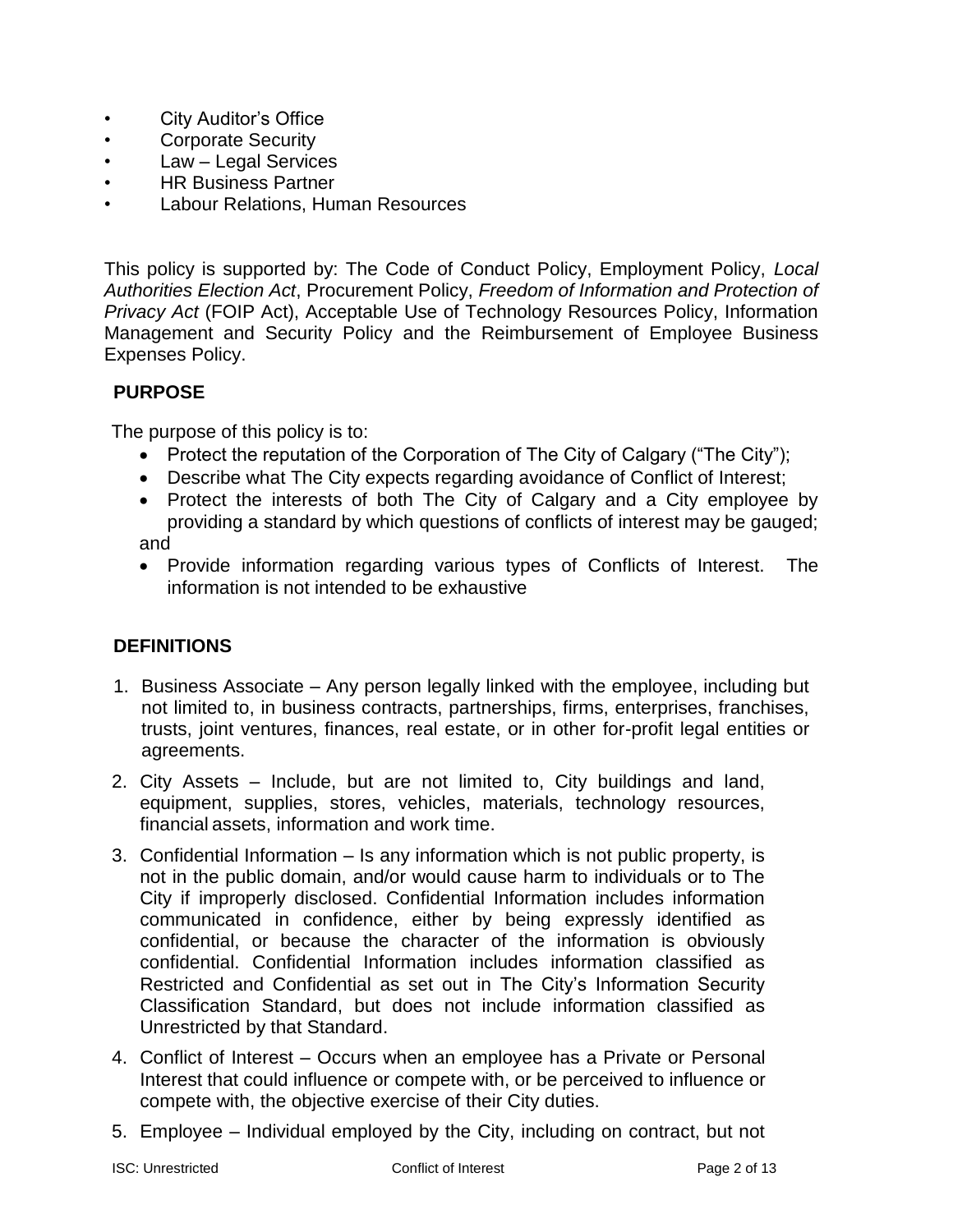including elected officials.

- 6. Gifts, Hospitality and Other Benefits Include, but are not limited to, such items as meals, beverages, invitations to social or recreational events, accommodation and travel.
- 7. Key Management Personnel Includes the City Manager, Deputy City Manager, General Managers, Chief Financial Officer and City Solicitor and General Counsel.
- 8. Management Includes the City Manager, Deputy City Manager, General Managers, Directors, Managers and any Exempt leader who has direct supervisory responsibility for employees.
- 9. Nominal Value Means a perceived value of \$25 or less.
- 10.Outside Interests Include, but are not limited to, secondary employment, business undertakings or ownership, teaching and involvement with charitable, political, community service and professional organization.
- 11.Personal Relationship Involves a relationship of a romantic nature or a relationship which is sufficiently close that objectivity is either impaired or may be perceived to be impaired.
- 12.Political Activity Includes, but is not limited to, being a candidate for elected office, campaigning for a candidate for elected office, fundraising for an election campaign, and/or promoting a political party or cause.
- 13.Private Gain Is any advantage that benefits an employee, their Relative, friend or someone with whom they have a close Personal Relationship. The advantage is not limited to a financial interest, but could include any benefit to the employee, their Relatives or friends.
- 14.Private or personal interest Means a relationship, obligation, duty, responsibility or benefit unique to the employee, a Relative or friend of the employee.
- 15.Relative Is an individual with whom the employee has a family relationship and includes, without limitation, an employee's:
	- Husband, wife, common law spouse, adult interdependent partner, legally separated spouse
	- Children and grandchildren (including foster or step)
	- Dependents
	- Parents (including foster or step) and parents-in-law
	- Brothers and sisters (including foster or step) and brothers-in-law and sisters-in-law
	- Sons-in-law or daughters-in-law
	- Niece or nephew
	- Uncle or aunt
	- Cousins
	- Grandparents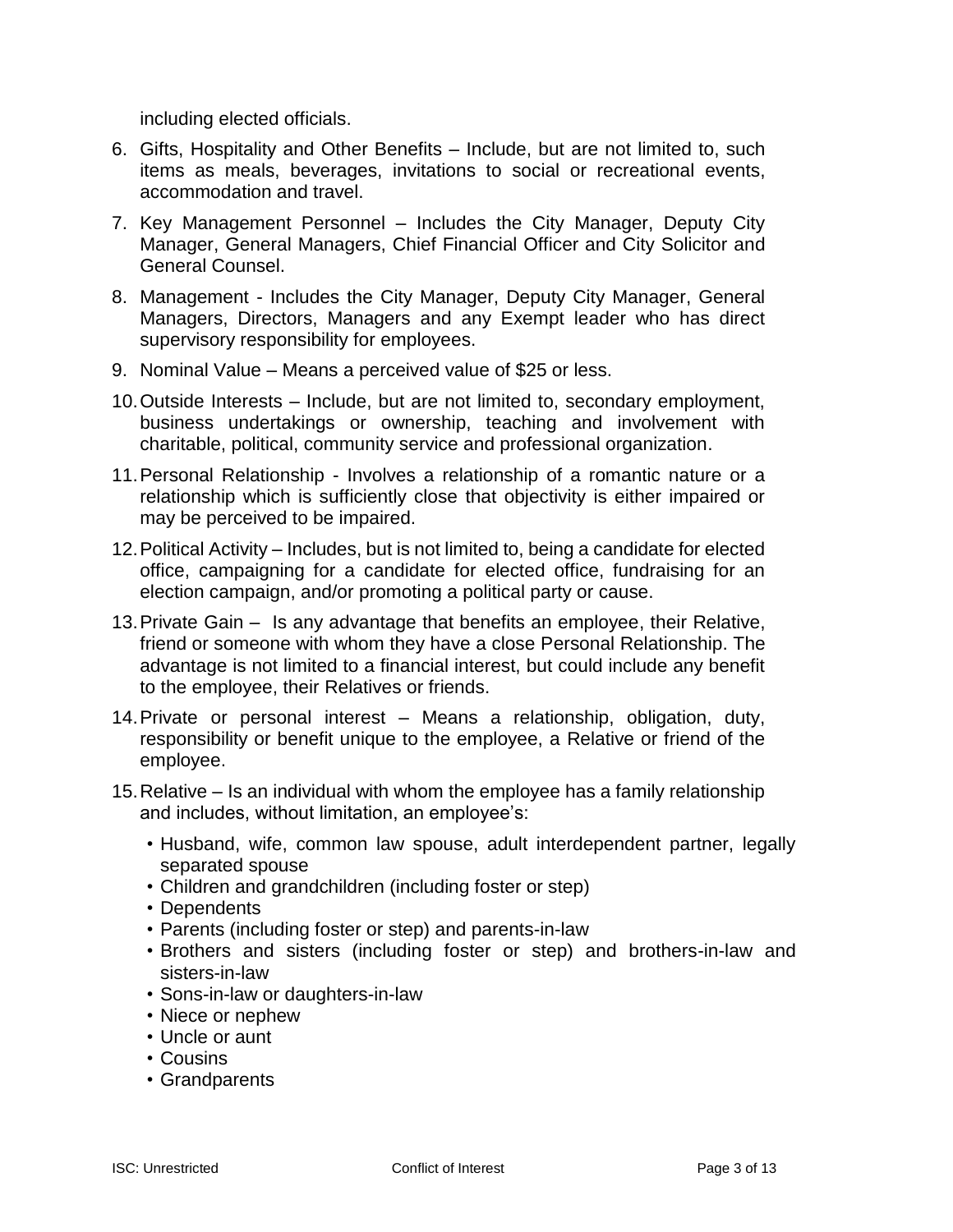# **POLICY**

# **1. Scope/Exceptions**

## **1.1. Scope**

 This policy applies to individuals employed by the City, including those on contract.

## **1.2. Exceptions**

 This policy does not apply to The Mayor, Councillors or the staff in their offices.

## **2. Responsibilities**

#### **2.1 General**

- 2.1.1. Employees are expected to perform their duties in a way that sustains the trust and confidence of citizens in their municipal government.
- 2.1.2. Employees must ensure they are carrying out their duties with integrity by putting the interests of The City first, without regard to their Private Interests.
- 2.1.3. Employees are expected to maintain the public trust and avoid conduct that creates, or appears to create, a Conflict of Interest.
- 2.1.4. Employees may seek guidance from any of the following in assessing whether a situation constitutes a Conflict or potential Conflict of Interest:
	- their Exempt Supervisor, Director or General Manager
	- City Auditor's Office
	- Corporate Security
	- Law Legal Services
	- HR Business Partner
	- Labour Relations, Human Resources

## **2.2 An Employee is responsible for**:

- 2.2.1 Reading and complying with this policy.
- 2.2.2 Requesting an interpretation of this policy from their immediate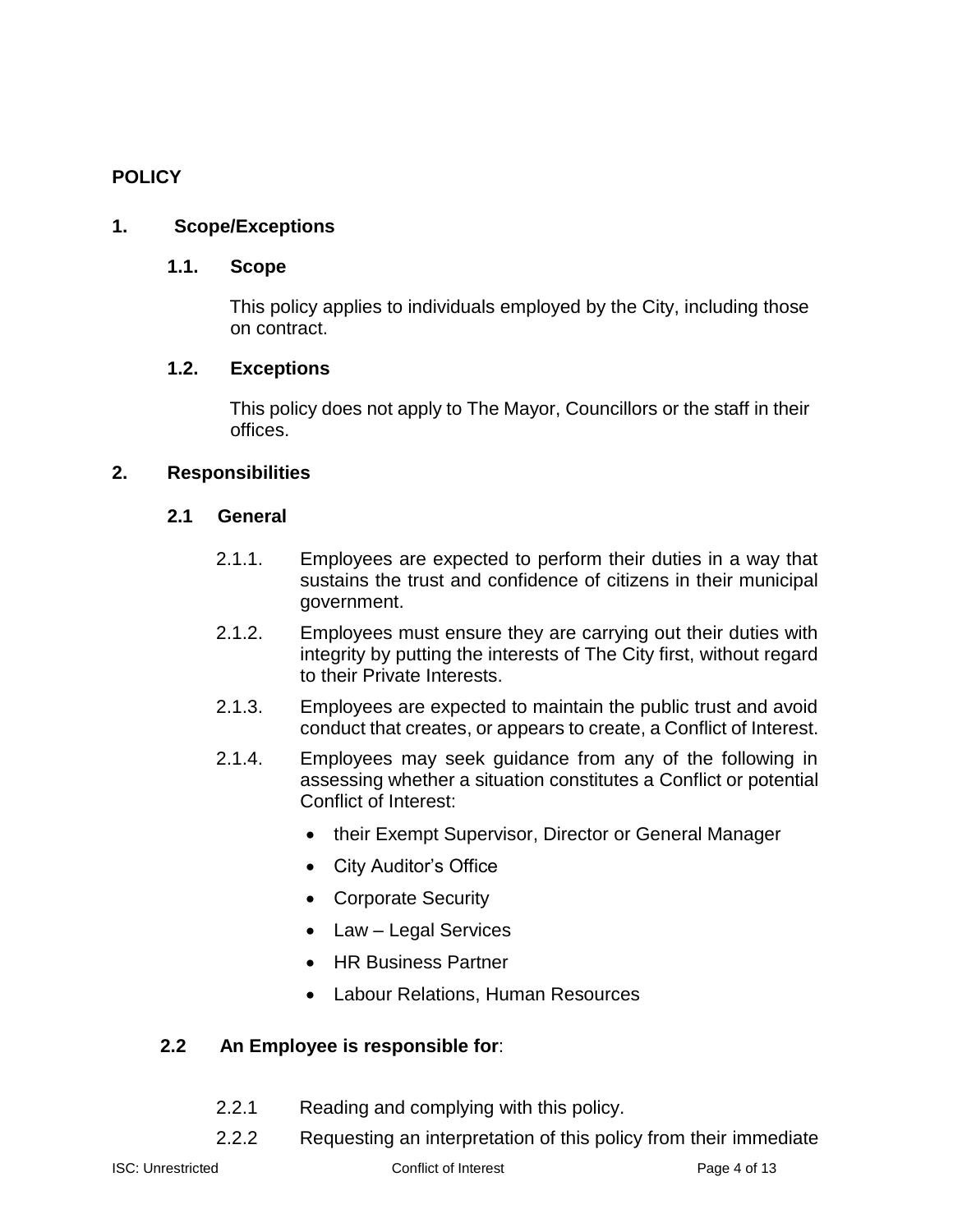Exempt Supervisor if they are unsure whether any of their behaviours, circumstances or interests may breach this policy.

- 2.2.3 Disclosing any Private Interest, including those of any Relative, Business Associate or friend, prior to participating in or seeking to influence any civic decision-making process affecting such an interest. (For example, an employee whose responsibilities include procurement evaluations would disclose any private interest they have with respect to any of the suppliers participating in the procurement process).
- 2.2.4 Performing their duties in an unbiased manner. To that end, an employee will not offer extraordinary assistance to any individual or entity in their dealings with The City. Conversely, an employee will show no personal antagonism or bias which could disadvantage any individual or person in their dealings with The City.
- 2.2.5 Advising their immediate Exempt Supervisor of any potential breach of this policy they may be in, or by other employees of which they are aware.
- 2.2.6 Cooperating with City staff who are investigating a potential breach of this policy

# **2.3 Management is responsible for:**

- 2.3.1 Making an employee aware of this policy at the time of their hire and on a regular basis thereafter.
- 2.3.2 Ensuring an employee is aware of any additional requirements in those Business Units where enhanced conflict of interest guidelines are required.
- 2.3.3 Providing, with assistance from the appropriate City staff as required, information to employees regarding the interpretation and potential breaches of this policy.
- 2.3.4 Seeking out guidance on issues which are complex or cannot be easily resolved.
- 2.3.5 Working with an employee who reports a Conflict, in order to assist the employee to manage, reduce or eliminate the Conflict of Interest.
- 2.3.6 Documenting the actions taken to address a Conflict of Interest on the employee's personnel file.
- 2.3.7 Supporting an employee who reports potential breaches of this policy and protecting an employee who, in good faith, reports a potential breach of this policy, from any reprisal.
- 2.3.8 Informing their Director of any substantive breach of this policy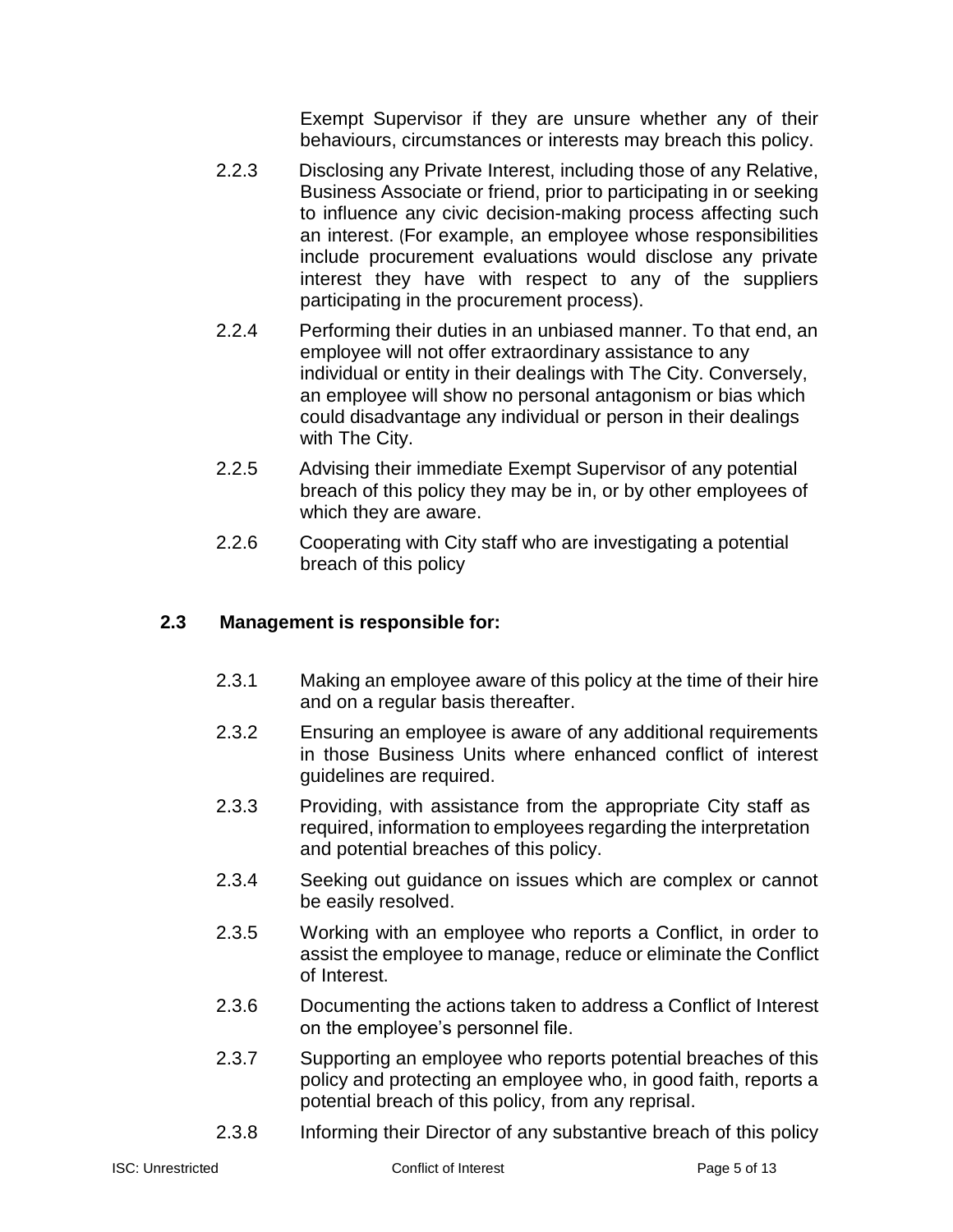(i.e. a breach which requires an employee or employees to be suspended pending investigation or disciplined) and the action taken to address it.

- 2.3.9 Taking appropriate action with respect to any breach of this policy.
- 2.3.10 If applicable, reminding an employee who is leaving their employment with The City of their ongoing fiduciary obligation to protect the confidentiality of any information which is sensitive, confidential or of a proprietary nature which they acquired during the course of their employment with The City, where the disclosure of such information could do harm to The City.
- 2.3.11 If deemed appropriate given particular business risks and circumstances, establishing oversight bodies to assess Conflict of Interest issues and advising management on appropriate measures and controls.

# **2.4 Key Management Personnel is responsible for:**

2.4.1 Complying with reporting requirements for related party disclosures on The City's annual consolidated financial statements. This is required in order to maintain public trust and transparency.

## **3. Guiding Principles**

# **3.1 Section 1 - Outside Interests**

- 3.1.1 Mutual trust is one of the fundamental components of The City's relationship with an employee. This relationship carries with it certain expectations and responsibilities of both parties as it relates to Outside Interests. The City encourages its employees to undertake the responsibilities of service and citizenship in their communities, but not to make use of City time orresources for such activities without the prior agreement of their immediate Exempt supervisor.
- 3.1.2 The City also requires that employees govern their Outside Interests to ensure that they are capable of providing full commitment to the Corporation, without providing an opportunity for a Conflict of Interest**.**

Examples of situations, when a Conflict of Interest may exist, are:

a) The employee's ability and/or judgement is influenced by their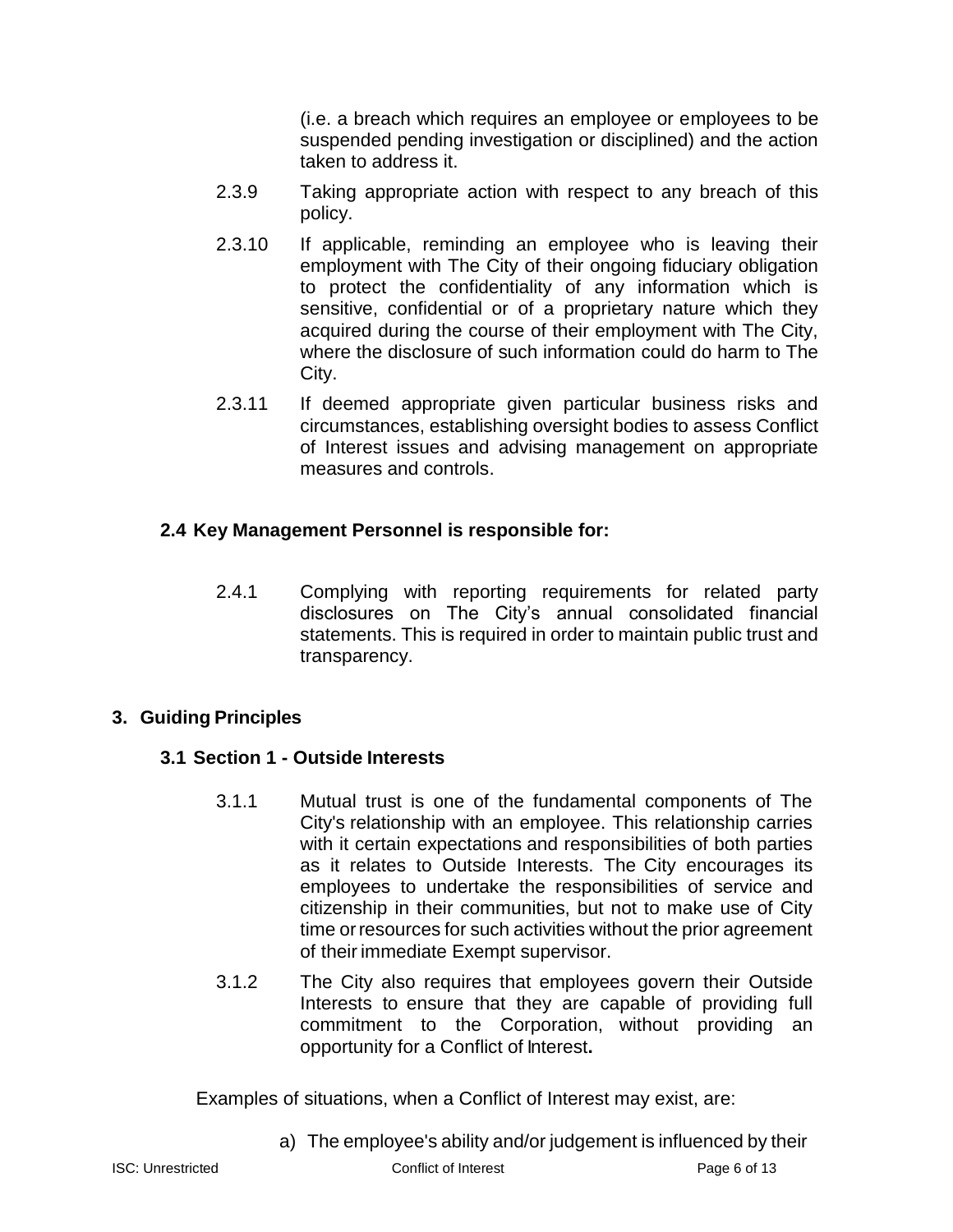own interests or those of a third party against the best interests of The City.

- b) The Outside Interest interferes with or interrupts the employee's ability to perform civic duties.
- c) An employee uses City Assets for purposes related to the outside interest, without authorization.
- d) An employee seeks an advantage, or appears to seek an advantage, with respect to a City approval or inspection.
- e) The Outside Interest is performed in such a way as to appear to be an official act or to represent an opinion or policy of The City.
- f) The Outside Interest involves activities offered on a commercial basis that compete with services offered by The City.
- g) An employee's actions in their City role affects or appears to provide an advantage to a different employer with whom the employee has accepted secondary employment.
- h) An employee receives additional compensation for performing their City duties from parties' external to The City.
- i) An employee's performance of City duties is influenced by offers of future employment.

These examples are not intended to be exhaustive.

# **3.2 Section 2 - Gifts, Hospitality and Other Benefits**

3.2.1 A City employee may accept any gift, hospitality or other benefit which:

a) is offered or awarded to them by The City.

b) is of nominal value (e.g. a small gift of appreciation such as cookies or chocolate).

c) falls within the normal standards of courtesy or protocol in the public sector (e.g. pens, lapel pins, calendars).

d) constitutes a normal presentation made to persons participating in public functions or an award presented to an employee who is representing The City.

- 3.2.2 An employee can participate in a catered meal ordered in the normal course of a meeting with Business Associates either at a City facility or at the office of a Business Associate.
- ISC: Unrestricted Conflict of Interest Page 7 of 13 3.2.3 An employee may attend a social event which is hosted by a City business unit, a City civic partner or other orders of government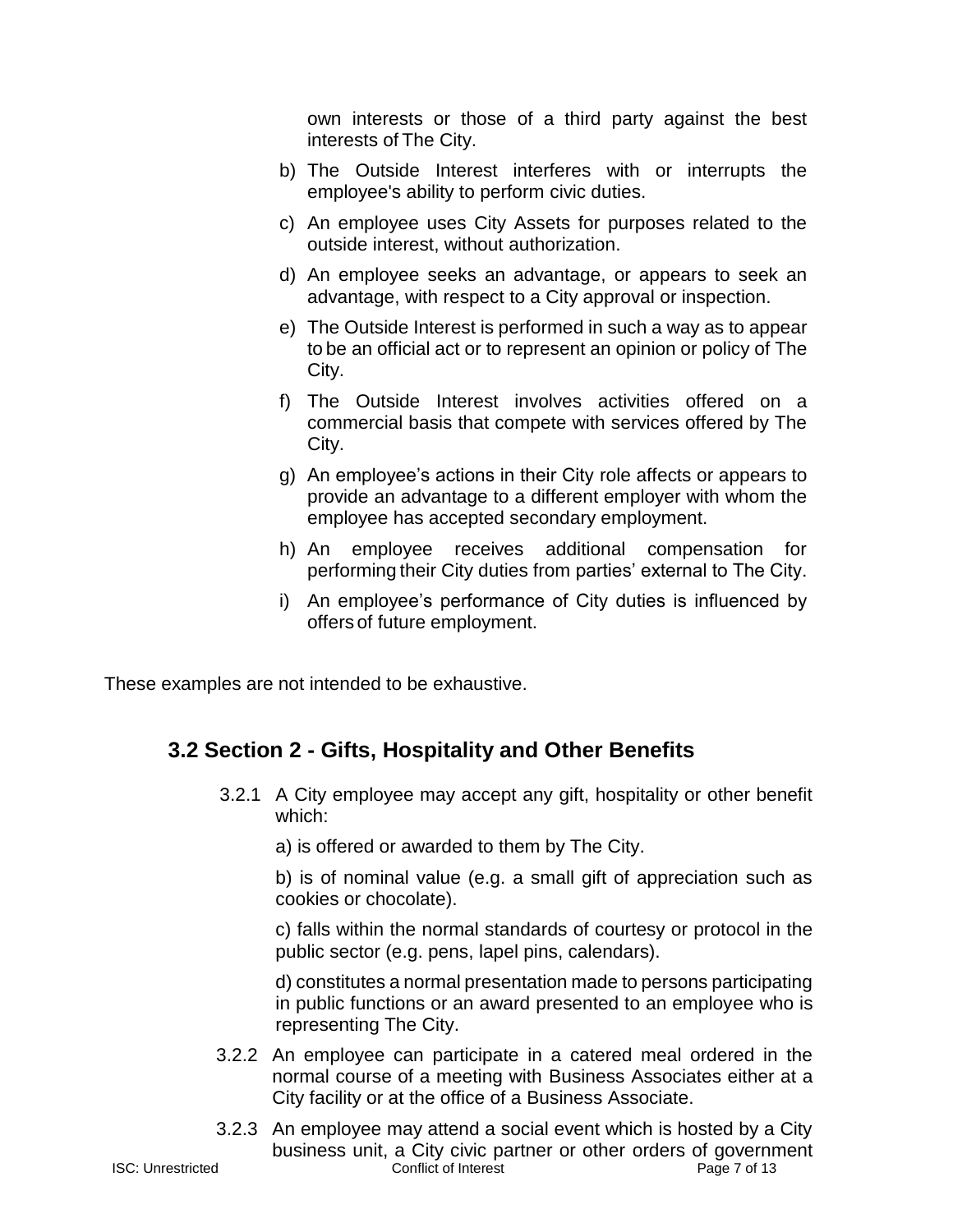(e.g. other municipalities, a Canadian province or The Government of Canada)

- 3.2.4 With the approval of their Manager, Director or General Manager, an employee can attend a social engagement hosted by a Business Associate when the event is an industry-wide occasion where multiple invitees across the industry are also invited and no 'one-on-one' hosting occurs.
- 3.2.5 If an employee has been invited to participate in a formal capacity at a conference or meeting (e.g. guest speaker or subject matter expert), it will be permissible for that employee to accept full, or partial, subsidization of the costs associated with that event. Approval by the employee's Director will be required.
- 3.2.6 A City employee cannot solicit or accept the following:
	- a) a gift or prize of a perceived value greater than \$25
	- b) cash or gift cards
	- c) a gratuity
	- d) a ticket or tickets to an entertainment event

e) an invitation to a social outing or to a conference where the employee's costs are paid by a third party

or

f) any other benefit that may have a real, perceived or potential influence on their objectivity or that place them under obligation to the third party providing the gift, hospitality or service.

- 3.2.7. In the occasional circumstances where it is impossible to decline a gift (e.g. reasons of protocol), the recipient's immediate Exempt supervisor will consult with the appropriate resources as outlined in Section 2.1.4 and provide direction to the employee about the disposition of the gift.
- 3.2.8. If an employee is uncertain whether to accept a gift, hospitality or benefit, they should decline it or refer the matter to their immediate Exempt supervisor. The immediate Exempt supervisor will consult with the appropriate resources as outlined in Section 2.1.4 and provide direction to the employee.
- 3.2.9 When an employee incurs expenses while conducting business on behalf of The City with a Business Associate (e.g. meal expenses), the employee shall be reimbursed by The City in accordance with the Reimbursement of Employee Business Expense policy. The employee cannot allow the Business Associate to pay his or her expenses.
- 3.2.10 When purchasing goods or services for their personal use from a supplier who provides goods and services to The City, an employee shall neither request, nor accept, a discounted rate which that supplier has contracted to provide to The City.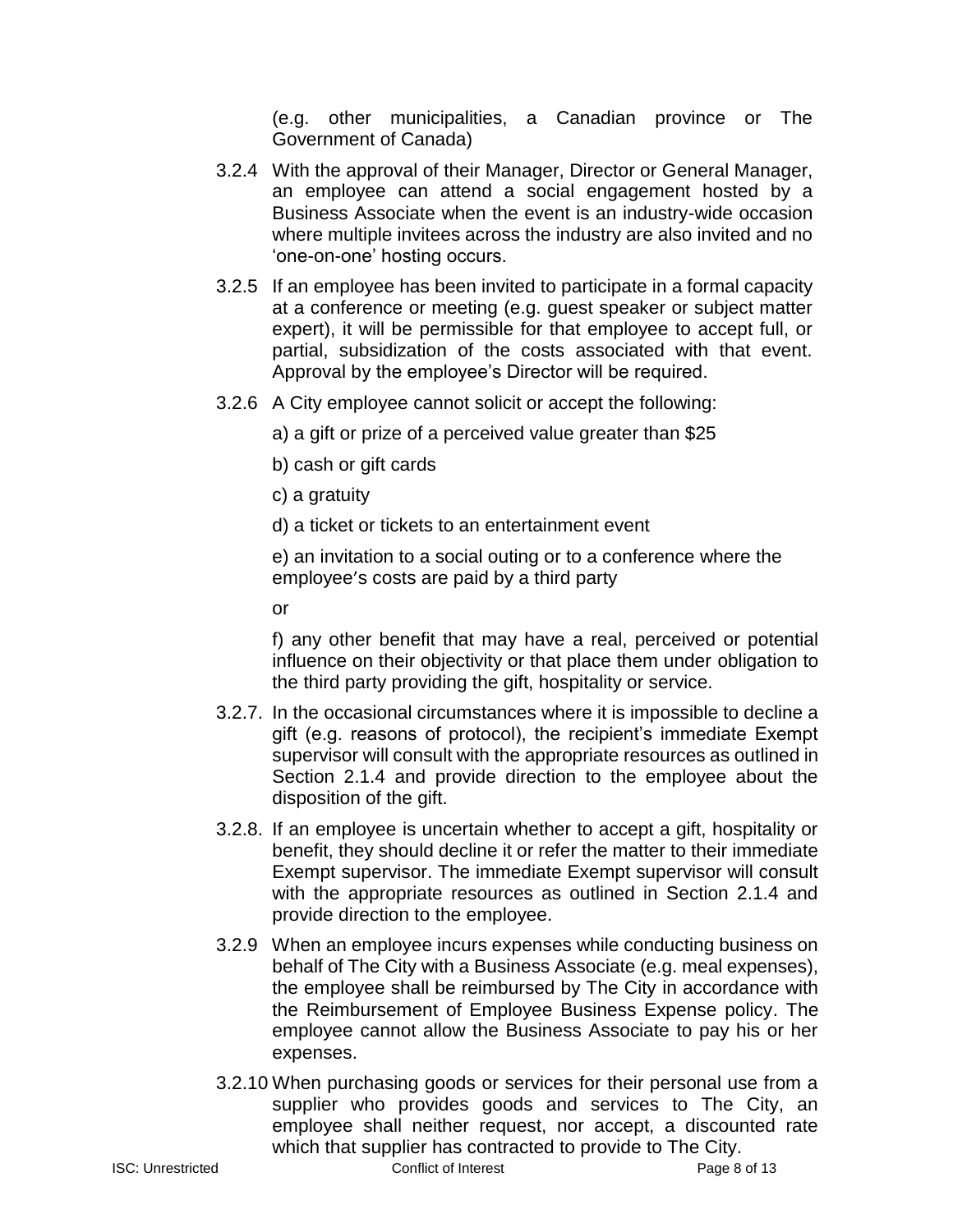- 3.2.11 An employee shall only accept discounts on goods or services when it is the general business practice of the business to provide discounts to employer groups including, but not limited to, The City of Calgary.
- 3.2.12 An employee shall not receive or seek preferential treatment in the use of civic facilities or services.

# **3.3 Section 3 - Furthering Private Interests**

- 3.3.1 An employee will not use their position with The City to further their private interests, or those of their Relatives, Business Associates or friends.
- 3.3.2 An employee will disclose to their immediate Exempt supervisor any private or personal interest, including those of any Relative, Business Associate or friend, prior to participating in or seeking to influence any civic decision-making process affecting such an interest.
- 3.3.3 A private interest is not limited exclusively to matters which have a direct financial benefit to an employee, but may also include matters that provide a personal benefit to a member of the employee's family or a friend.
- 3.3.4 An employee will not:
	- a. In the course of their duties, take part in a decision (e.g. allotting work or ordering goods or services) knowing that the decision might further a private interest of the employee, a Relative, a Business Associate or friend.
	- b. Participate in, or attempt to influence, human resources decisions such as the hiring, compensation, selection or performance evaluation of a person with whom the employee has a family or personal relationship.
	- c. Use their public role to influence or seek to influence a City decision that could further a private interest of the employee, a Relative, a Business Associate or friend.
- 3.3.5 An employee will report orally, or in writing, any Private Interest to their immediate Exempt supervisor if the Private Interest of the employee, a Relative, a Business Associate or friend, could be, or appear to be, affected by the employee in their capacity as a City employee.

# **3.4 Section 4 - Using City Assets**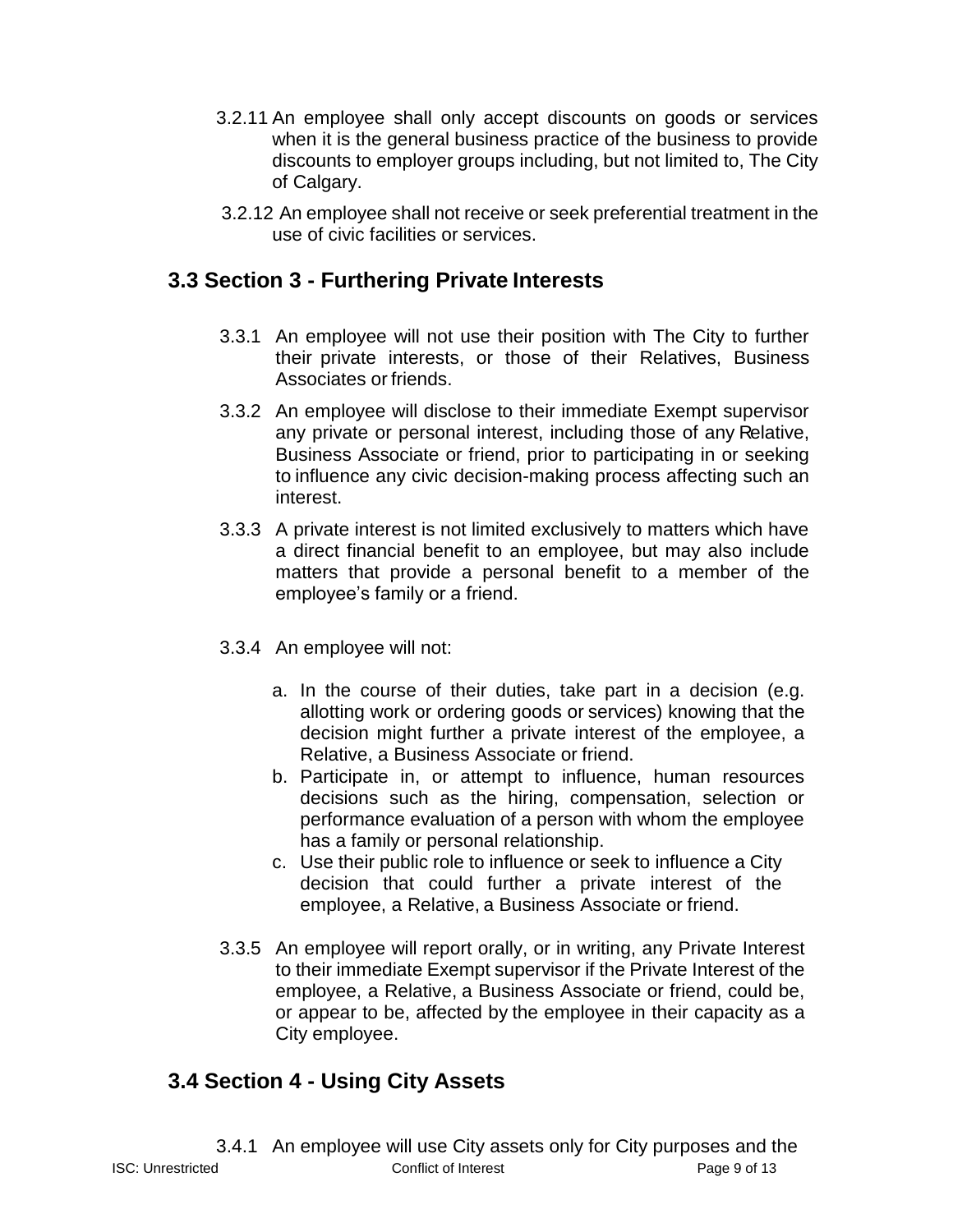performance of civic duties, unless otherwise permitted by policy.

3.4.2 The use of City Technology Resources shall be consistent with the terms set out in the Acceptable Use of City Technology Resources Policy (Administration Policy IM-IT-002 (B)).

# **3.5 Section 5 - Using Confidential Information**

- 3.5.1 An employee will collect, use and disclose information only for City purposes and in accordance with the *Freedom of Information and Protection of Privacy Act* (FOIP Act).
- 3.5.2 An employee must consult The City's Information Management and Security Policy for further details related to the proper management of information.
- 3.5.3 An employee must not seek to achieve personal or private gains by using confidential information.
- 3.5.4 An employee is entrusted with information and data used for the administration of the civic service. This type of information is releasable to the public only in accordance with the Freedom of Information and Protection of Privacy Act.
- 3.5.5 An employee who has access to information which is sensitive or confidential, or of a proprietary nature, shall only release such information to other civic employees who require this information to carry out their job responsibilities.
- 3.5.6 An employee shall not use or communicate information not available to the general public that was gained by the employee in the course of carrying out their duties for their personal use or gain, or for the personal use or gain of a Relative, a Business Associate or friend. This principle also applies to former employees who have an ongoing fiduciary obligation to protect the confidentiality of any information which is sensitive, confidential or of a proprietary nature which they acquired during the course of their employment with The City.
- 3.5.7 The Exempt supervisor of a departing employee, who is deemed to be in possession of information which is sensitive, confidential or of a proprietary nature, will remind the departing employee, in writing, that they cannot work on files or specific elements of files where they possess confidential information acquired while in the employ of The City. Furthermore, failure to comply will lead to communications with a new employer requesting that the employee be removed from the file, failing which court action against the new employer and the employee may follow.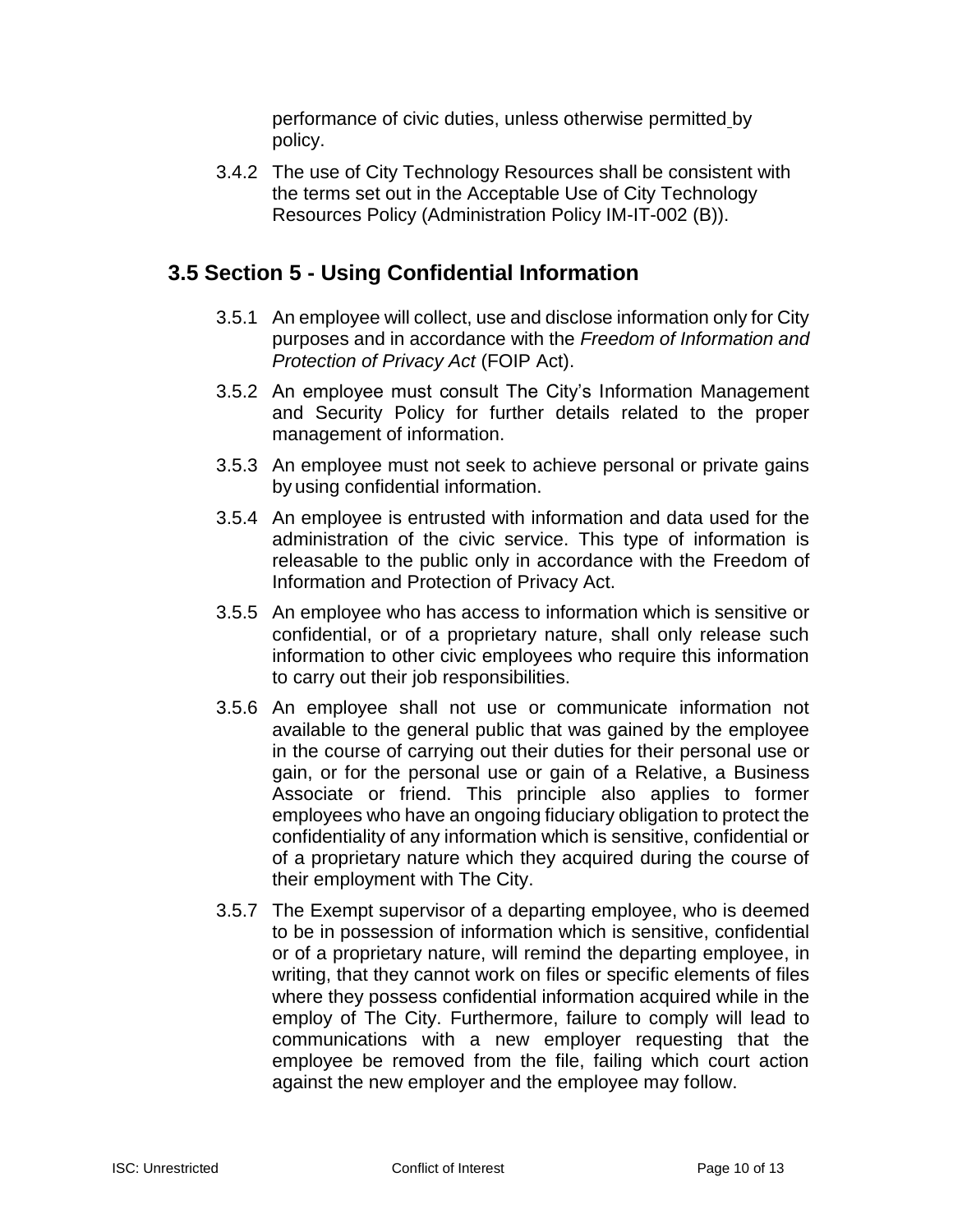# **3.6 Section 6 - Political Activity**

- 3.6.1 Political activity by employees is permitted, but must be conducted during non-work time and outside the workplace. An employee who is a candidate for elected office shall not identify themselves as an employee of The City of Calgary in their campaign materials.
- 3.6.2 Employees are expected to be politically neutral in the performance of their City duties.
- 3.6.3 Subject to the provisions referenced in Section 3.1 Outside Interests, any employee may:
	- a. Join a provincial or federal political party or other political organization.
	- b. Participate actively in the internal affairs of a provincial or federal political party or organization.
	- c. Hold an office in a provincial or federal party or organization.
	- d. Solicit financial or other contributions for provincial or federal elections or campaigns
- 3.6.4 Municipal Elections:
	- a. The *Local Authorities Election Act* requires employees to take a leave of absence without pay in order to run a candidate in municipal elections.
	- b. An employee running as a candidate in a City of Calgary municipal election may request this unpaid leave of absence to commence on or after July 1 of the year in which the election will occur. The employee must commence their unpaid leave of absence no later than the last working day prior to nomination day.
	- c. Upon election, the employee is deemed to have resigned their employment as of the day they assume their elected office.
	- d. If the employee is not elected, they may return to work to the position they held before their leave of absence commenced. They shall return to work on the fifth day after the election (or on the first working day after the fifth day).
	- e. There is no legislative restriction for civic employees wishing to work as volunteers and campaigners, or wishing to endorse candidates in a municipal election.
	- f. Employees wishing to participate in municipal elections should be sensitive to the corporate intent of maintaining a civic service which is non-partisan and impartial in its relationship with citizens and Members of Council.
- 3.6.5 Federal and Provincial Elections:
	- a. An employee who has been nominated as a candidate in a provincial or federal election, or by-election, will be required to take a leave of absence without pay for the election period (i.e.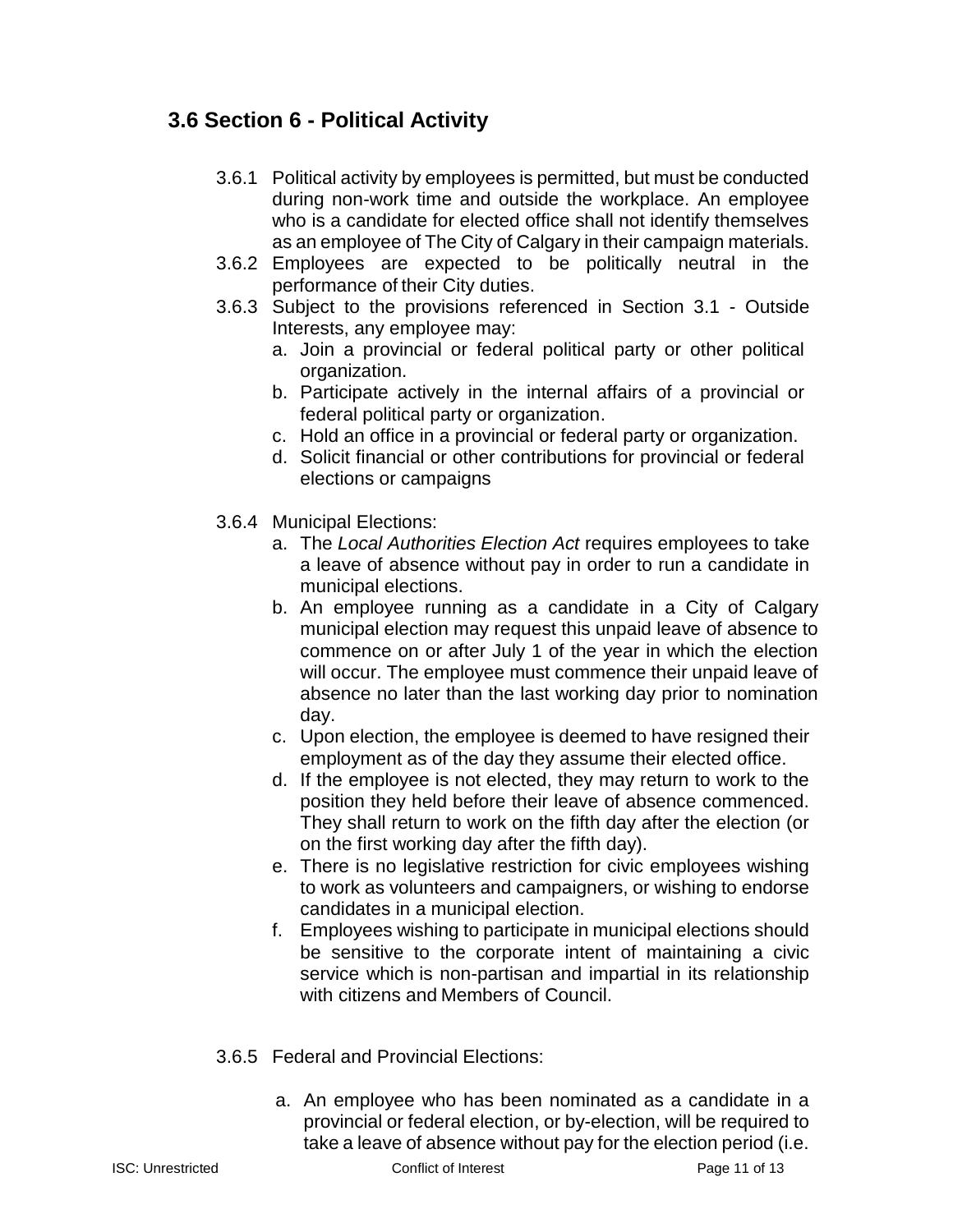following the issuing of the election or by-election writ).

- b. Upon election, the employee must resign from the civic service unless a one-term, unpaid leave of absence is authorized by the employee's General Manager. During the leave of absence, the employee will not be entitled to any service-related benefits or to participate in any City of Calgary benefit plans. Upon return to The City, if the employee chooses to buy back any pensionable service, they will be required to pay the employer and employee contributions.
- c. An employee who is not elected will be entitled to return to the same or similar employment effective the day after the election.

# 3.6.6 School Trustee:

- a. *The Local Authorities Election Act* requires employees to take a leave of absence without pay in order to run as a school trustee.
- b. An employee wishing to run in an election for the position of school trustee for a Calgary school board may request this unpaid leave of absence to commence on or after July 1 of the year in which the school trustee election will occur. The employee must commence their unpaid leave of absence no later than their last working day prior to nomination day.
- c. Upon election, the employee is deemed to have resigned their employment as of the day they assume their elected office.
- d. If the employee is not elected, they may return to work to the position they held before their leave of absence commenced. They shall return to work on the fifth day after the election (or on the first working day after the fifth day).

## **4.0 Consequences of Non-Compliance**

The City will take appropriate action in response to any breach of this policy. An employee's actions will be reviewed and may result in disciplinary action being taken against the employee, up to and including dismissal from employment, seeking restitution (including reimbursement), commencement of civil action, criminal prosecution, instructing the employee to divest themselves of the Outside Interest, transferring the employee to another position or any combination thereof.

## **SUPPORTING REFERENCES AND RESOURCES**

Please note that some of the items listed below may not be publicly available.

## **References to related [administration](http://mycity/OurOrg/Dept/CorporateAdmin/ManagerOffice/AdministrationPolicy/Pages/Administrationpolicylibrary.aspx) policies**

• Code of Conduct (Administration Policy HR-LR-005)